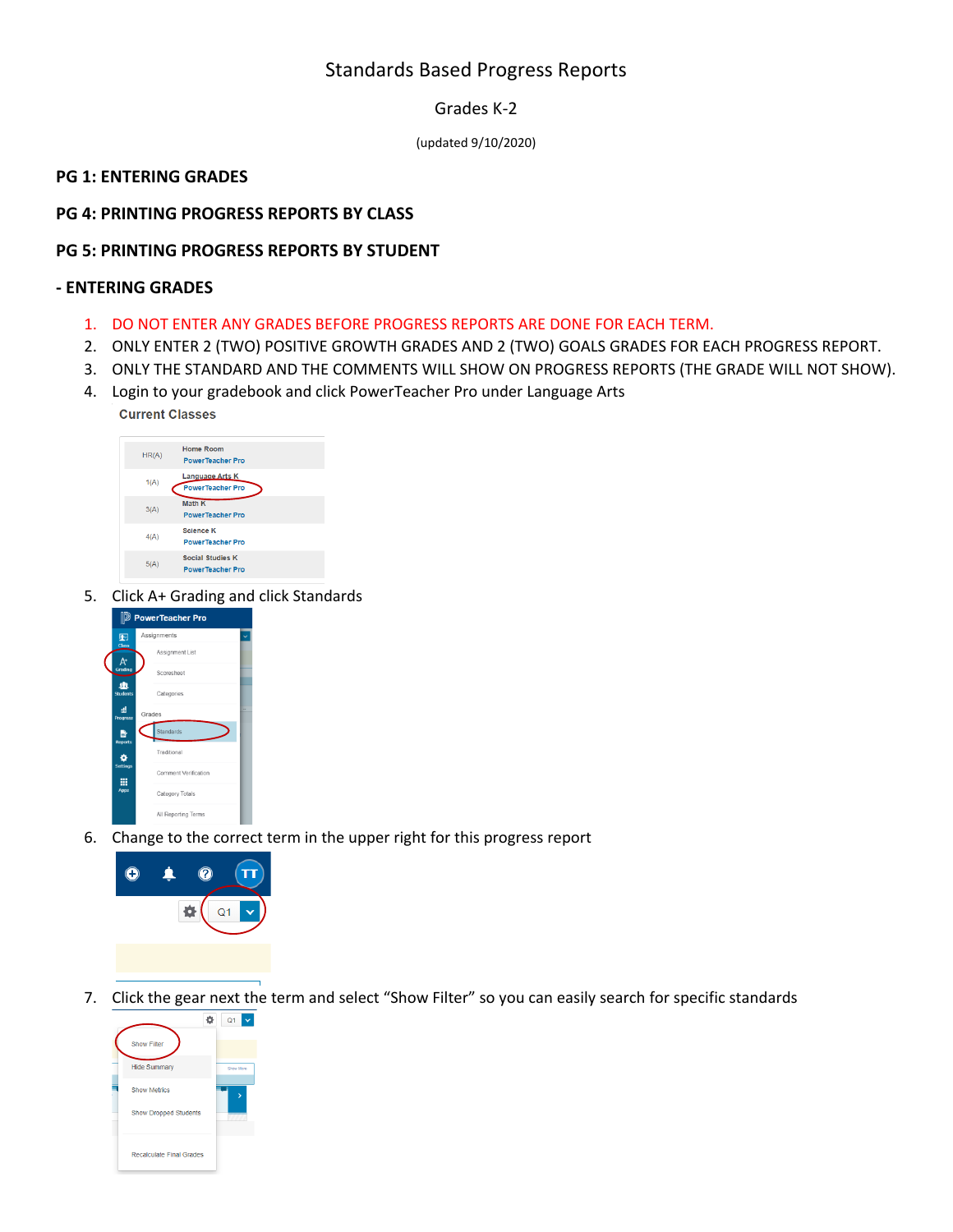8. Enter the standard identifier you want to grade for this progress report in the Filter search bar and click Apply \*\*\*DO NOT USE THE STANDARDS THAT ARE CHECKBOXES ON YOUR REPORT CARDS. If you wish to use these standards, use the parent standard to the checkbox and note which checkbox in your comments.\*\*\*

| Class Grade: Q1                                    |                              |              | Calculation: Ictal Points |  | <b>CONTRACTOR</b> |  |
|----------------------------------------------------|------------------------------|--------------|---------------------------|--|-------------------|--|
| Grade Scots Typer (C NM)                           |                              |              | Grade: $  -$              |  |                   |  |
| Filter elak.rlri.2<br>7                            |                              |              |                           |  |                   |  |
| items                                              |                              |              |                           |  |                   |  |
|                                                    |                              | ELAK RURI 2  |                           |  |                   |  |
| STUDENT (1)                                        | Q1                           | $\checkmark$ |                           |  |                   |  |
| 1. Student, Test                                   | <b>STATE</b><br><b>STATE</b> |              |                           |  |                   |  |
|                                                    |                              |              | Columns/Page 9            |  |                   |  |
| Legend                                             |                              |              |                           |  |                   |  |
| <b>Icons Co.</b> - Professional Judgment Indicator |                              |              |                           |  |                   |  |

- 9. Click in the box under the standard you want to grade and enter a grade in the Score Inspector on the right
- 10. Enter any comments you wish to make in the comment box at the bottom of the Score Inspector (see below for Score Inspector). You have 300 characters for your comments.



- 11. Optional: There are 2 Pre-Entered comments in the Comment Bank for you to use if you choose.
	- a. Positive Growth:
	- b. Goals:
		- To use these comments, click the Comment Bubble button at the top right of the Score Inspector (see image above)
		- Click the "Show Comment Bank" button at the bottom

| $\overline{\mathbf{x}}$<br>Comments | Student, Test<br><b>ELAK RLRI2</b> | ⋋ |
|-------------------------------------|------------------------------------|---|
|                                     |                                    |   |
|                                     |                                    |   |
|                                     |                                    |   |
|                                     |                                    |   |
|                                     |                                    |   |
|                                     |                                    |   |
|                                     |                                    |   |
|                                     |                                    |   |
|                                     |                                    |   |
|                                     |                                    |   |
|                                     |                                    |   |
|                                     |                                    |   |
|                                     |                                    |   |
|                                     |                                    |   |
|                                     |                                    |   |
|                                     |                                    |   |
|                                     |                                    |   |
|                                     |                                    |   |
| Clear Comment                       | Show Comment Bank                  |   |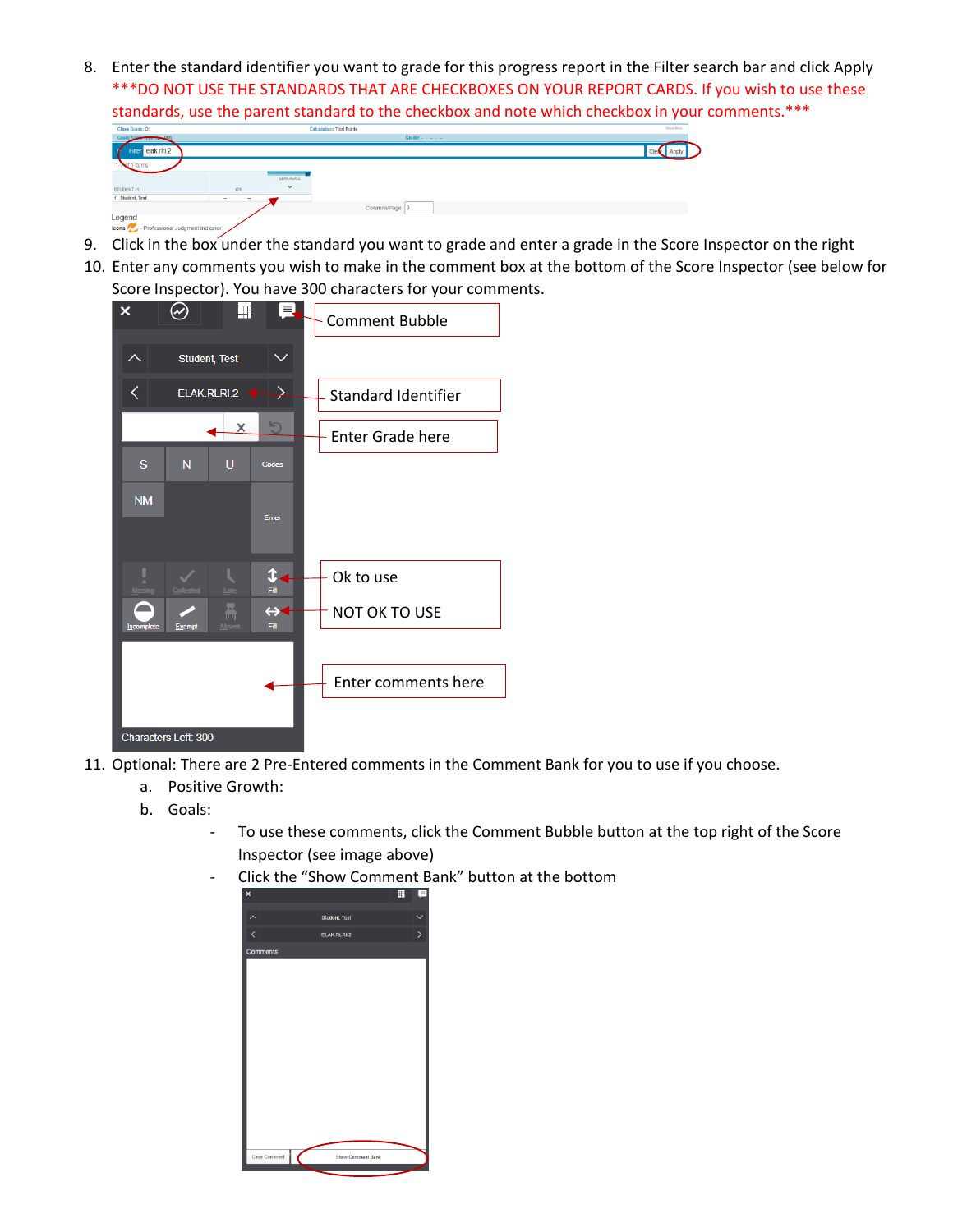Click the plus button to the right of the ready made comment you wish to start with



- Type your additional comments in the comments box
- 12. When you have finished each students grade and comment, click the Green Save button
- 13. Enter the reading level of each student by searching for .read in the Filter search bar

| <b>ELAK.READ Guided Reading Level Grade K</b> |                |                  |
|-----------------------------------------------|----------------|------------------|
| Grade Scale Type: (S - NM)                    |                |                  |
| .read<br><b>Filter</b>                        |                |                  |
| 1-1 of 1 items                                |                |                  |
|                                               |                | <b>ELAK.READ</b> |
| STUDENT (1)                                   | O <sub>1</sub> |                  |
| 1. Student, Test                              | -              |                  |
|                                               |                |                  |
| egend                                         |                |                  |

Icons **Contract Professional Judgment Indicator** 

- 14. Save your reading level grades by clicking the Green Save button
- 15. KINDERGARTEN ONLY: Change to your Y1 term in the upper right and search for your alphabet by entering a. in the Filter search bar and enter any alphabet grades you want the students to have for the progress report

| Grades: Standards - Y1 ~<br>1(A) Language Arts K |                  |                  | ~                                |                           |                           |                           |              |                  | ີ                         | ٥<br>Y1     |
|--------------------------------------------------|------------------|------------------|----------------------------------|---------------------------|---------------------------|---------------------------|--------------|------------------|---------------------------|-------------|
| Y1 is already completed.                         |                  |                  |                                  |                           |                           |                           |              |                  |                           |             |
| Class Grade: Y1                                  |                  |                  | <b>Calculation: Total Points</b> |                           |                           |                           |              |                  |                           | Show More   |
| Grade Scale Type: (S - NM)                       |                  |                  |                                  |                           | Grade: $   -$             |                           |              |                  |                           |             |
| Filter a.                                        |                  |                  |                                  |                           |                           |                           |              |                  |                           | Clear Apply |
| 1-8 of 78 items                                  |                  |                  |                                  |                           |                           |                           |              |                  |                           |             |
|                                                  |                  | <b>ELAK A.AU</b> | <b>ELAKA AL</b>                  | <b>ELAK.A.AS</b>          | ELAK A.BU                 | <b>ELAKA BL</b>           | ELAK.A.BS    | <b>ELAK A.CU</b> | <b>ELAK A.CL</b>          |             |
| STUDENT (1)                                      | Y1               | $\checkmark$     | $\checkmark$                     | $\checkmark$              | $\checkmark$              | $\checkmark$              | $\checkmark$ | $\checkmark$     | $\checkmark$              |             |
| 1. Student, Test                                 | $\sim$<br>$\sim$ | x                | $\boldsymbol{\mathsf{x}}$        | $\boldsymbol{\mathsf{x}}$ | $\boldsymbol{\mathsf{x}}$ | $\boldsymbol{\mathsf{x}}$ |              |                  | $\boldsymbol{\mathsf{x}}$ |             |
|                                                  |                  | Page             | of 10                            | $<<$ $<$ (1) 2 3 4 5      | $\rightarrow$             | >> Columns/Page 8         |              |                  |                           |             |
| Legend                                           |                  |                  |                                  |                           |                           |                           |              |                  |                           |             |
| - Professional Judgment Indicator<br>Icons       |                  |                  |                                  |                           |                           |                           |              |                  |                           |             |

- 16. Click the Green Save button
- 17. Change over to your Math class and enter grades and comments there.
- 18. Only Math and Language Arts show on the progress report.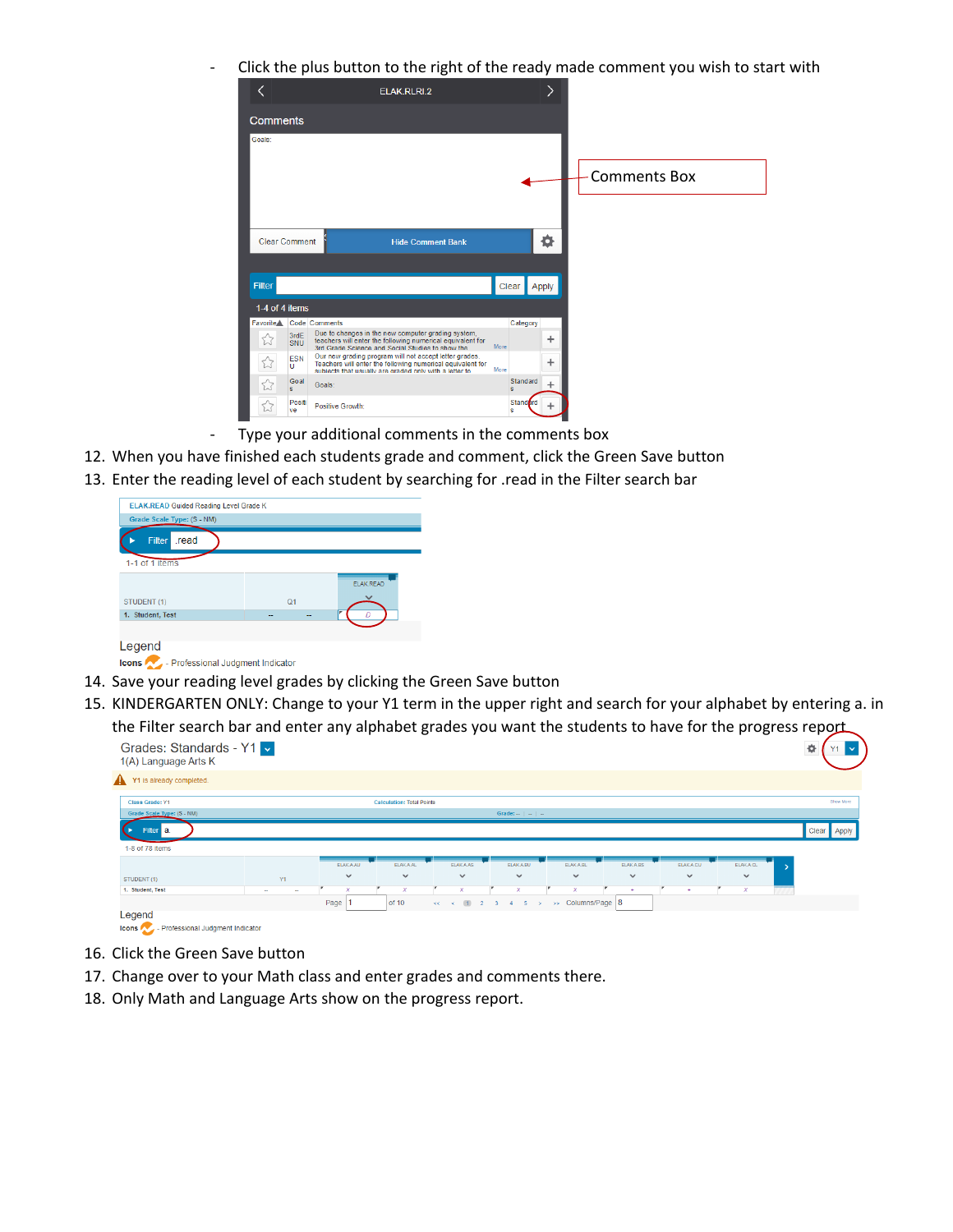#### **PRINTING PROGRESS REPORTS BY CLASS:**

- 1. You will print your progress reports from the Teacher Portal
- 2. Click on the PowerSchool Pro link in the upper left of your gradebook



3. This is the PowerTeacher Portal (where attendance is taken and your classes are listed): **Current Classes** 

| <b>Language Arts K</b><br>E<br>ē.<br>靊<br>$\bigcirc$<br>1(A)<br><b>PowerTeacher Pro</b><br>Math K<br>$\equiv$<br>E<br>暠<br>e.<br>$\blacksquare$<br>3(A)<br>$\bigcap$<br><b>PowerTeacher Pro</b><br><b>Science K</b><br>c<br>e.<br>■<br>$\circ$<br>4(A)<br>晨<br><b>PowerTeacher Pro</b><br><b>Social Studies K</b><br>E<br>e<br>■<br>噕<br>5(A)<br>$\bigcirc$<br>患<br><b>PowerTeacher Pro</b> | HR(A) | Home Room<br><b>PowerTeacher Pro</b> | $\bigcirc$ | 墨 | ■ | E | ē. | 暠 |
|---------------------------------------------------------------------------------------------------------------------------------------------------------------------------------------------------------------------------------------------------------------------------------------------------------------------------------------------------------------------------------------------|-------|--------------------------------------|------------|---|---|---|----|---|
|                                                                                                                                                                                                                                                                                                                                                                                             |       |                                      |            |   |   |   |    |   |
|                                                                                                                                                                                                                                                                                                                                                                                             |       |                                      |            |   |   |   |    |   |
|                                                                                                                                                                                                                                                                                                                                                                                             |       |                                      |            |   |   |   |    |   |
|                                                                                                                                                                                                                                                                                                                                                                                             |       |                                      |            |   |   |   |    |   |

- 4. Click the Printer button to the right to your Language Arts class
- 5. Select the appropriate report from the drop down
	- a. There are 4 Standards Progress Reports for each grade level, one for each quarter.

帚

6. Click Submit



7. You will see your Report Queue and a list of any reports you have printed recently **Report Queue - My Jobs** 



- 8. Click the View link to the right of your report to view a PDF of your progress reports
- 9. This is downloadable and printable from your browser window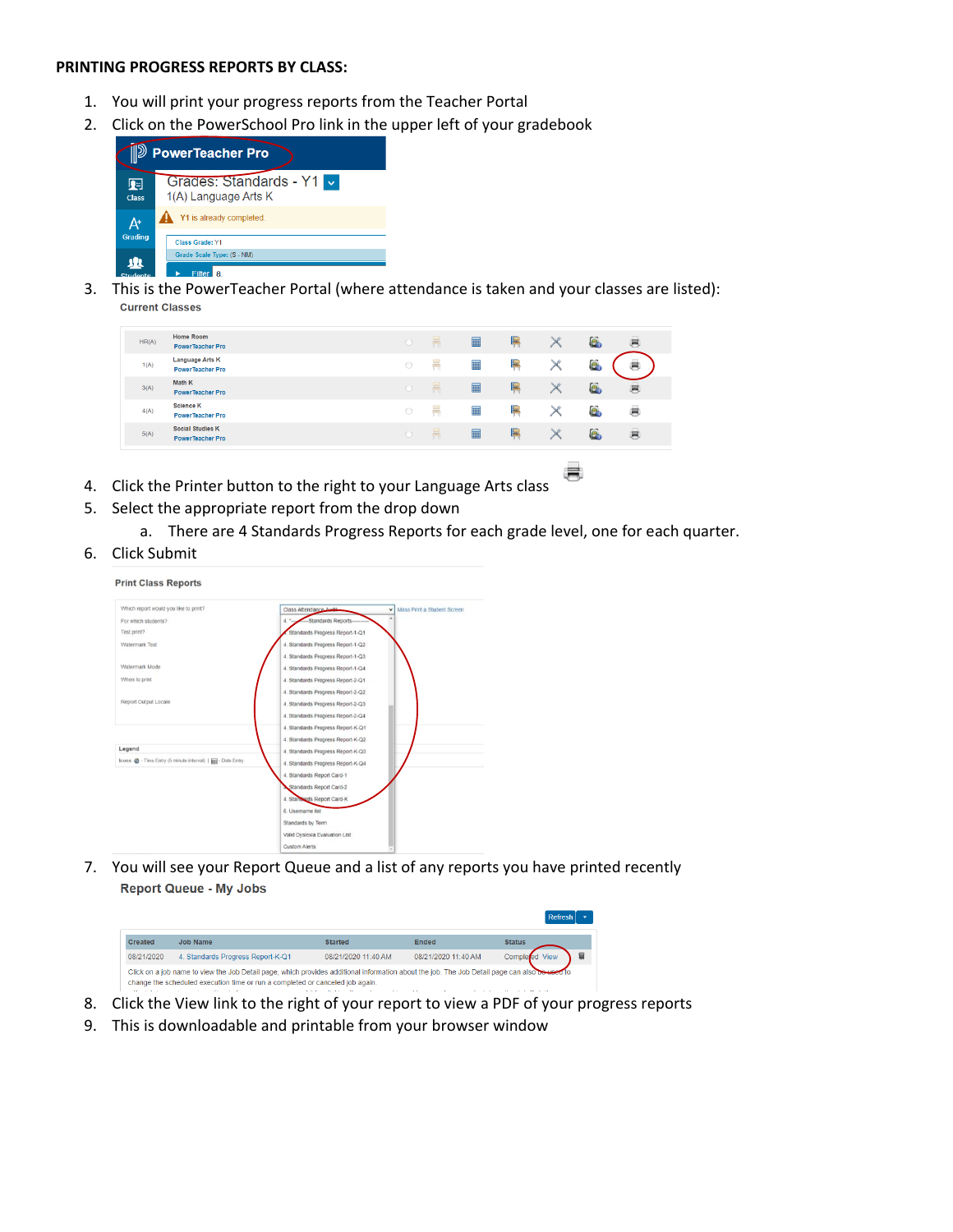#### **PRINTING PROGRESS REPORTS BY STUDENT:**

- 1. You will print your progress reports from the Teacher Portal
- 2. Click on the PowerSchool Pro link in the upper left of your gradebook



3. This is the PowerTeacher Portal (where attendance is taken and your classes are listed): **Current Classes** 

| HR(A) | Home Room<br><b>PowerTeacher Pro</b>               |            | 룜 | ■         | E   | e   | 肩 |
|-------|----------------------------------------------------|------------|---|-----------|-----|-----|---|
| 1(A)  | <b>Language Arts K</b><br><b>PowerTeacher Pro</b>  | $\circ$    |   | ▉         | E   | c   | 暠 |
| 3(A)  | Math K<br><b>PowerTeacher Pro</b>                  | $\bigcirc$ | 묭 | m         | E   | e.  | 忌 |
| 4(A)  | <b>Science K</b><br><b>PowerTeacher Pro</b>        | $\circ$    |   | 臝         | le. | e.  | 患 |
| 5(A)  | <b>Social Studies K</b><br><b>PowerTeacher Pro</b> | $\bigcirc$ | 룜 | $\square$ | E   | ie. | 患 |

- $\mathbf{e}_0$ 4. Click the Backpack button next to your Language Arts class
- 5. Your students will be listed down the left side, click on one of them to pull up their information
- 6. Click on Select Screens drop down menu on the right and select "Print a Report"

| <b>Class Information</b>                             | <b>D</b> PowerSchool SIS |   |                  |  |                  |                         |   |  |   |        |                 |                                        | Ø              | B.<br>$\bullet$       | ē            | $\boldsymbol{\Omega}$<br>$\mathbf{T}$ |
|------------------------------------------------------|--------------------------|---|------------------|--|------------------|-------------------------|---|--|---|--------|-----------------|----------------------------------------|----------------|-----------------------|--------------|---------------------------------------|
| <b>Email Addresses</b>                               |                          |   |                  |  |                  |                         |   |  |   |        |                 |                                        | ъ              |                       |              |                                       |
| <b><i>Language Arts</i></b><br>1(A)<br>Student, Test | <b>Quick Lookup</b>      |   |                  |  |                  |                         |   |  |   |        |                 |                                        |                | <b>Select Screens</b> | <b>NWE</b>   | 20-21 Year                            |
| Change Class:                                        | Student, Test 0          |   |                  |  |                  | <b>NWE</b>              |   |  |   |        |                 |                                        |                |                       |              |                                       |
| 3(A) Math K                                          | Quick Lookup             |   |                  |  |                  | <b>Standards Grades</b> |   |  |   |        |                 |                                        |                |                       |              |                                       |
|                                                      |                          |   |                  |  |                  |                         |   |  |   |        |                 | <b>Attendance By Class</b>             |                |                       |              |                                       |
|                                                      |                          |   | <b>Last Week</b> |  | <b>This Week</b> |                         |   |  |   | Course | <b>Absences</b> |                                        | <b>Tardies</b> |                       |              |                                       |
|                                                      | Exp                      | M | W                |  | н                | F                       | M |  | W | H      | -Æ.             |                                        | $20 - 21$      | $20 - 21$             | $20 - 21$    | $20 - 21$                             |
|                                                      | 1(A)                     |   |                  |  |                  |                         |   |  |   |        |                 | Language Arts K<br>Teacher, Test - Rm: | $\mathbf{O}$   | $\mathbf{0}$          | $\mathbf{0}$ | $\mathbf{0}$                          |
|                                                      | 3(A)                     |   |                  |  |                  |                         |   |  |   |        |                 | Math K<br>Teacher, Test - Rm:          | $\mathbf{0}$   | $\mathbf{0}$          | $\mathbf{0}$ | $\mathbf{0}$                          |
|                                                      |                          |   |                  |  |                  |                         |   |  |   |        |                 | Address states and Washington          | $\sim$         | $\sim$                | $\sim$       | $\sim$                                |

- 7. Select the appropriate report from the drop down
	- a. There are 4 Standards Progress Reports for each grade level, one for each quarter.
- 8. Click Submit

#### **Print Class Reports** Which report would you like to print? Mass Print a Student Screen  $\check{~}$ Class At For which students? dards Rep Test print? dards Progress Report-1-Q1 Watermark Text Standards Progress Report-1-Q2 4. Standards Progress Report-1-Q3 Watermark Mode Standards Progress Report-1-Q4 When to print Standards Progress Report-2-Q1 Standards Progress Report-2-Q2 Report Output Locale Standards Progress Report-2-Q3 Standards Progress Report-2-Q4 Standards Progress Report-K-Q1 Standards Progress Report-K-Q2 Legend Standards Progress Report-K-Q3 Icons  $\bigotimes$  - Time Entry (5 minute interval) |  $\overline{\lim}$  - Date Entry 4. Standards Progress Report-K-Q4 Standards Report Card-1 Standards Report Card-2 Sards Report Card-K 6. Usemame lis Standards by Term **Valid Dyslexia Evaluation List** Custom Alerts

9. You will see your Report Queue and a list of any reports you have printed recently